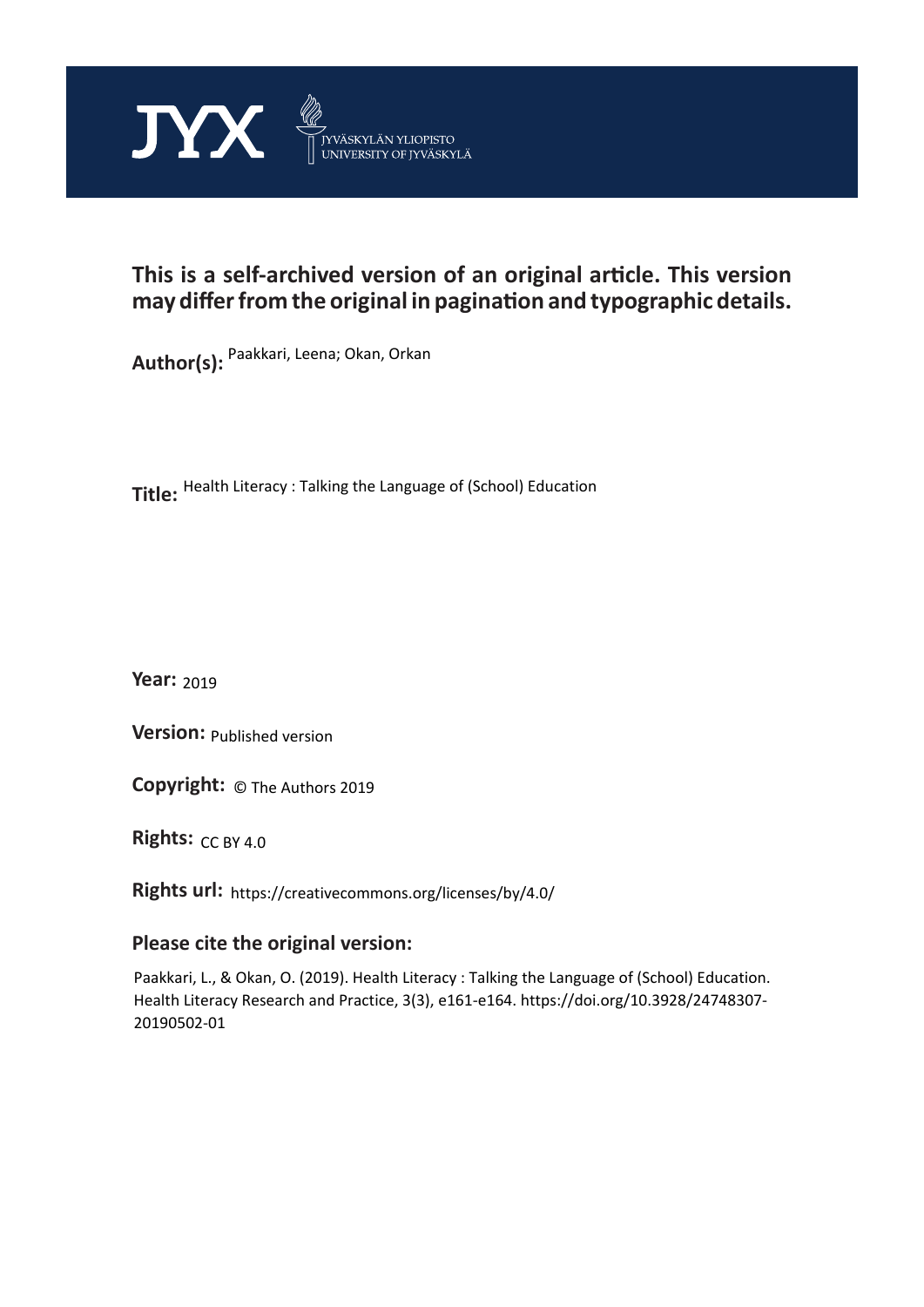# **Health Literacy—Talking the Language of (School) Education**

*Leena Paakkari, PhD; and Orkan Okan*

The links between school education and health have been of interest to researchers for several decades, and health literacy in particular has been associated with the healthpromoting school approach for almost 20 years (St Leger, 2001; St Leger & Nutbeam, 2000). From an educational perspective, this is not surprising because there is little doubt that health literacy is a competence that contributes to health skill development and can be facilitated through educational practices. Although health-related skill development has been a core pillar of health promotion since the Ottawa Charter (Nutbeam, 1998), few countries have included health literacy as a theoretical framework within their school health curriculum (e.g., Australia [Australian Curriculum, Assessment and Reporting Authority, 2012], Finland (Finnish National Board of Education, 2014], and the United States [Joint Committee on Health Education Standards, 1995]), and even fewer have made the subject obligatory. As a result, few countries offer teacher training in relation to health literacy. This lack of training puts pupils as well as teachers in an unfavorable position because teachers are not equipped with health literacy teaching methods so pupils cannot be adequately supplied with health literacy skills.

Health literacy is strongly bound up with the field of education and forms a perfect bridge between the health and education fields. The benefits of including health literacy with education in the European Union have been shown in a recent policy brief (McDaid, 2016), and globally, health literacy was defined as an important education target at the World Health Organization's Shanghai conference in 2016 (World Health Organization, 2017). Therefore, in this present article, we wish to return to the discussion on linking education and health via health literacy, seeking common ground regarding the language used and the arguments presented. It may seem self-evident that when we talk about schools, we are talking about educational processes, but this is not always the case. We present three arguments that may bring new insights into the discussion and foster the uptake of health literacy in schools internationally.

#### **FIRST ARGUMENT: HEALTH LITERACY IS AN OUTCOME OF EDUCATION**

Since its introduction in the 1970s (Simonds, 1974), health literacy has been particularly defined as a key outcome of health education (e.g., Nutbeam, 2000). However,

Leena Paakkari, PhD, is a Senior Lecturer and Researcher, Faculty of Sport and Health Sciences, University of Jyväskylä. Orkan Okan is a Lecturer and *Researcher, Faculty of Educational Science, Centre for Prevention and Intervention in Childhood and Adolescence, Bielefeld University.* 

*Disclosure: The authors have no relevant financial relationships to disclose.*

*<sup>©2019</sup> Paakkari, Okan; licensee SLACK Incorporated. This is an Open Access article distributed under the terms of the Creative Commons Attribution 4.0 International (https://creativecommons.org/licenses/by/4.0). This license allows users to copy and distribute, to remix, transform, and build upon the article, for any purpose, even commercially, provided the author is attributed and is not represented as endorsing the use made of the work.*

*Address correspondence to Leena Paakkari, PhD, Faculty of Sport and Health Sciences, University of Jyväskylä, P.O. Box 35 (L), 40014 Jyväskylä, Finland; email: leena.paakkari@jyu.fi.*

*Received: August 9, 2018; Accepted: November 13, 2018*

*doi:10.3928/24748307-20190502-01*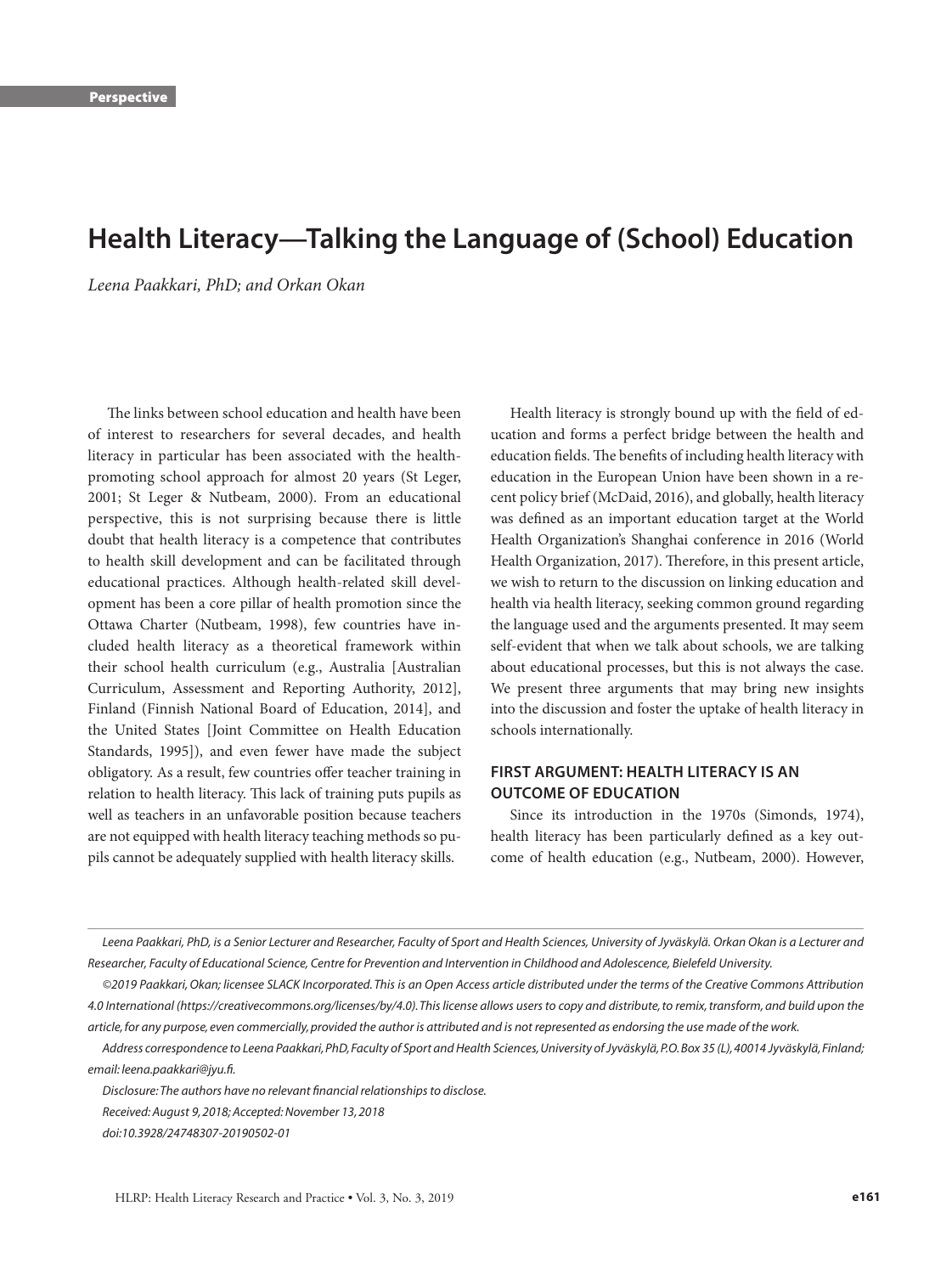researchers and politicians still appear to struggle with how health goals and health-enhancing practices can be linked to the practices of school education, or broadly speaking, how to break down the perceived division between health and education. As noted by Salganik (2006) during the 2006 Organisation for Economic Co-operation and Development (OECD) symposium in Copenhagen, people in the health fields often face the fact that "a connection between education and health is not a major element of [education] policy or ideology" and that "rationales for policies that support education generally do not include improving the health of the population" (p. 374). In line with available evidence on the subject, Salganik (2006) calls for the recognition of a link between school attendance and health. The learning of health-related skills in schools could pave the way for such a recognition early on in the life-course. According to the United Nations Educational, Scientific and Cultural Organization (2014), the purpose of education is to reduce inequalities. Given that health literacy explains disparities in health (e.g., Sun et al., 2013) and starts to develop in childhood, the development of health literacy corresponds well with the general aim of education. Also, health literacy is an educational phenomenon that can be developed and enhanced through educational practices, and it supports the gaining of academic competence together with civic and critical competence, in addition to the public health benefits it brings for both people and societies. As health citizenship and critical thinking have been defined as important health literacy dimensions (Nutbeam, 2000; Paakkari & Paakkari, 2012), facilitating and strengthening these skills via school health promotion is a goal that would perfectly merge the theoretical discussion surrounding health literacy with education practice. Furthermore, with the rise of online health information, society should respond to this challenge by providing schools with the necessary resources and infrastructure that allow the education system to offer children quality teaching regarding digital and e-health literacy skills.

Schools providing curriculum-based instruction offered by qualified teachers would seem to have advantages as compared to many other settings, especially when taking into account infrastructures and other conditions. Outside of schools, children from lower socioeconomic backgrounds and those suffering from poverty lack resources and opportunities to accumulate health literacy. Inside the school system, schools should respond to these inequities and create an environment that facilitates learning success for all children but more intensely for those in need and proportionally to the degree of their disadvantage, as suggested by Public Health England and the University College London`s Institute of

Health Equity (Roberts, 2015). In this context, addressing the whole system to improve health literacy has been highlighted before (Brach et al., 2012), and this kind of systems thinking should be transferred to school health as well and be backed by polices that support schools to develop into schools that systematically promote health literacy and are able to respond to the health literacy needs of disadvantaged children.

### **SECOND ARGUMENT: HEALTH LITERACY CORRESPONDS WELL WITH THE KEY COMPETENCIES SET FORTH BY THE OECD**

The Organisation for Economic Co-operation and Development (OEC) (2005) has discussed "key competencies" required in the modern world if people are to meet the demands placed on them by society. For a competence to be regarded as a key competence it has to "contribute to valued outcomes for societies and individuals; help individuals meet important demands in a wide variety of contexts; and be important not just for specialists but for all individuals" (p. 4). Drawing on this understanding, health literacy provides a good match with the OECD criteria for key competencies required by citizens, both cognitive and sociocultural. For example, health literacy covers abilities such as an ability to act in an ethically responsible way (Paakkari & Paakkari, 2012), empowers people to participate in promoting collective good (Nutbeam, 2000; Paakkari & Paakkari, 2012), and supports children and adolescents to critically analyze various media messages (Levin-Zamir, Lemish, & Gofin, 2011). Health literacy contributes to positive health outcomes, both at the individual and societal level, helps people to cope with and modify the factors that influence their own and others' health (McDaid, 2016; Nutbeam, 2000; World Health Organization, 2017), and therefore is relevant for every citizen. In addition, health literacy goes well beyond the basic skills of reading, writing, and numeracy; it is one of the conditions that must exist for people "to live a successful life and for society to face the challenges of the present and the future in modern, democratic societies" (Salganik & Provasnik, 2009, p. 255). Using the OECD perspective should serve as an example for the uptake of health literacy by nongovernmental organizations, who can start putting health literacy on their health policy agendas.

### **THIRD ARGUMENT: HEALTH LITERACY CALLS FOR TARGETED EDUCATION ON THE MATTER**

The development of health literacy calls for a special kind of input. Although health literacy includes competencies (e.g., critical thinking and problem-solving skills) that are focused on many different school subjects, it cannot be guaranteed that the skills learned in school subjects will be applied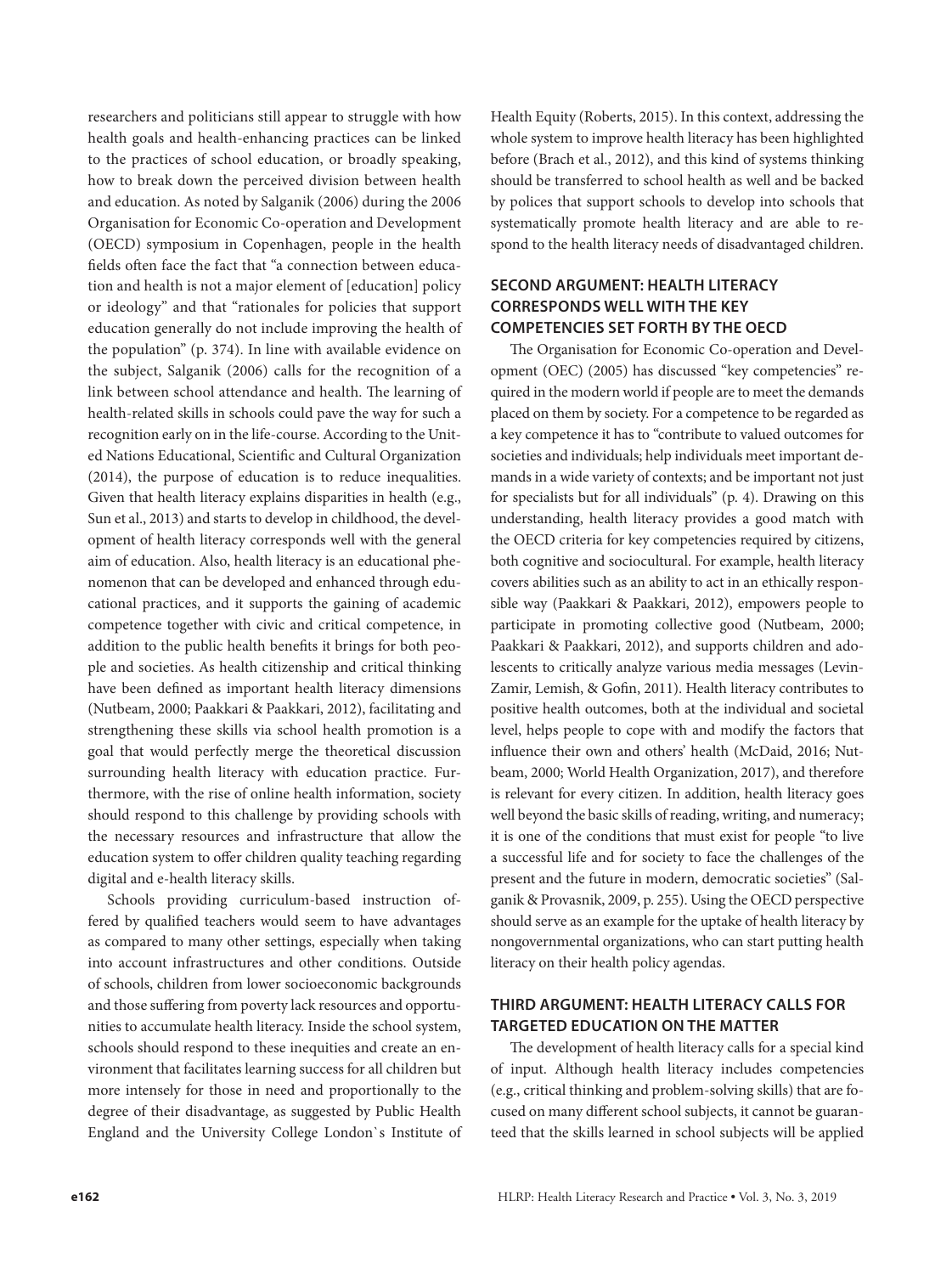to other contexts, such as the health context. As an example, Finnish students have performed well on The Programme for International Student Assessment (PISA); in 2015, PISA tested various skills and knowledge of 15-year-old students in 72 countries. Within certain subjects, the students have shown good competence in drawing conclusions and forming explanations. Nevertheless, they have shown only satisfactory competence in national assessments of health education, within which PISA-like skills were tested (Summanen, 2014). In assessing pupils' health-related competence (i.e., health literacy), it was found that the greatest challenges for pupils related precisely to these higher-order thinking skills. This mismatch could be an indication of a phenomenon familiar to experienced teachers; namely that skills are not necessarily transferrable. It may also suggest that high-level health literacy requires targeted time and resources allocated for health literacy instruction, including learning with a definite focus on higher-order thinking skills. In response, after the publication of the health education assessment findings, the health education curriculum was reformed, with new objectives for instruction and learning (Finnish National Board of Education, 2014). In the revised curriculum, the objectives are more demanding in terms of the skills required, and it was shaped to meet the challenges associated with health literacy that have been described throughout this article. As an example, in the current curriculum it is said, "pupils should be able to analyze the consequences of various ways of life on other people, and on the health of the environment," a goal that was added to highlight the importance of sustainable and responsible behavior of the current and future generations (Finnish National Board of Education, 2014). The Finnish example could serve as a blueprint for other countries to develop and implement in their school health literacy curriculum.

#### **CONCLUSION**

Health literacy fits well with education in schools, and school education can contribute to health by laying the foundations for health literacy in childhood and adolescence (World Health Organization, 2015). In accordance with the theorizing of Biesta (2010), it can be argued that health education in schools, among other social school goals, represents the prime purposes of education; namely qualification, socialization, and individuation. The incorporation of health literacy within the curriculum reflects the qualification function of education, which highlights the importance of developing the skills, knowledge, and understanding needed in various areas of life. The emphasis within health literacy on values such as participation, democracy, autonomy, responsibility, and sustainability reflects the socialization function, which broadly means that children can learn these values during educational processes. The individuation function, too, is manifested in health literacy, insofar as genuine health literacy involves pupils thinking critically, becoming aware of their own values and preferences, and finding their own voice, rather than passively following traditions. To us it is clear that when one is talking about health literacy in connection with schools, one is talking the language of education.

#### **REFERENCES**

- Australian Curriculum, Assessment and Reporting Authority. (2012). S*hape of the Australian curriculum: Health and physical education.*  Retrieved from http://docs.acara.edu.au/resources/Shape\_of\_the\_ Australian\_Curriculum\_Health\_and\_Physical\_Education.pdf
- Biesta, G.J. (2010). *Good education in an age of measurement: Ethics, politics, democracy*. Boulder, CO: Paradigm Publisher.
- Brach, C., Dreyer, B., Schyve, P., Hernandez, L.M., Baur, C., Lemerise, A.J., & Parker, R. (2012). *Attributes of a health literate organization.*  New York, NY: Institute of Medicine.
- Finnish National Board of Education. (2014). *National core curriculum for basic education*. Helsinki, Finland.
- Joint Committee on National Health Education Standards. (1995). *National health education standards: Achieving health literacy*. Retrieved from ERIC.gov website: http://files.eric.ed.gov/fulltext/ ED386418.pdf
- Levin-Zamir, D., Lemish, D., & Gofin, R. (2011). Media health literacy (MHL): Development and measurement of the concept among adolescents. *Health Education Research, 26*(2), 323-335. doi:10.1093/ her/cyr007
- McDaid, D. (2016). *Investing in health literacy: What do we know about the co-benefits to the education sector of actions targeted at children and young people? (Policy Brief No. 19).* Copenhagen, Denmark: European Observatory on Health Systems and Policies, WHO Regional Office for Europe.
- Nutbeam, D. (1998). Health promotion glossary. *Health Promotion International, 13*(4), 349-364. doi:10.1093/heapro/13.4.349
- Nutbeam, D. (2000). Health literacy as a public health goal: a challenge for contemporary health education and communication strategies into the 21st century. *Health Promotion International, 15*(3), 259- 267. doi:10.1093/heapro/15.3.259
- Organisation for Economic Co-operation and Development. (2005). *The definition and selection of key competencies. Executive summary*. Retrieved from https://www.oecd.org/pisa/35070367.pdf
- Paakkari, L., & Paakkari, O. (2012). Health literacy as a learning outcome in schools. *Health Education, 112*(2), 133-152. doi:10.1108/09654281211203411
- Roberts, J. (2015). *Local action on health inequalities: Improving health literacy to reduce health inequalities.* Retrieved from: Institute of Health Equity website: http://www.instituteofhealthequity.org/ resources-reports/local-action-on-health-inequalities-health-literacy-to-reduce-health-inequalities
- Salganik, L. (2006). Health behaviours: The competence approach. In: R. Desjardins & T. Schuller (Eds.), *Measuring the effects of education on health and civic engagement: Proceedings of the Copenhagen symposium* (pp. 373-382). Copenhagen, Denmark: Organisation for Economic Co-operation and Development.
- Salganik, L. H., & Provasnik, S. J. (2009). The challenge of defining a quality universal education: Mapping a common core. In: J. E. Cohen & M. B. Malin (Eds.), *International perspectives on the goals*